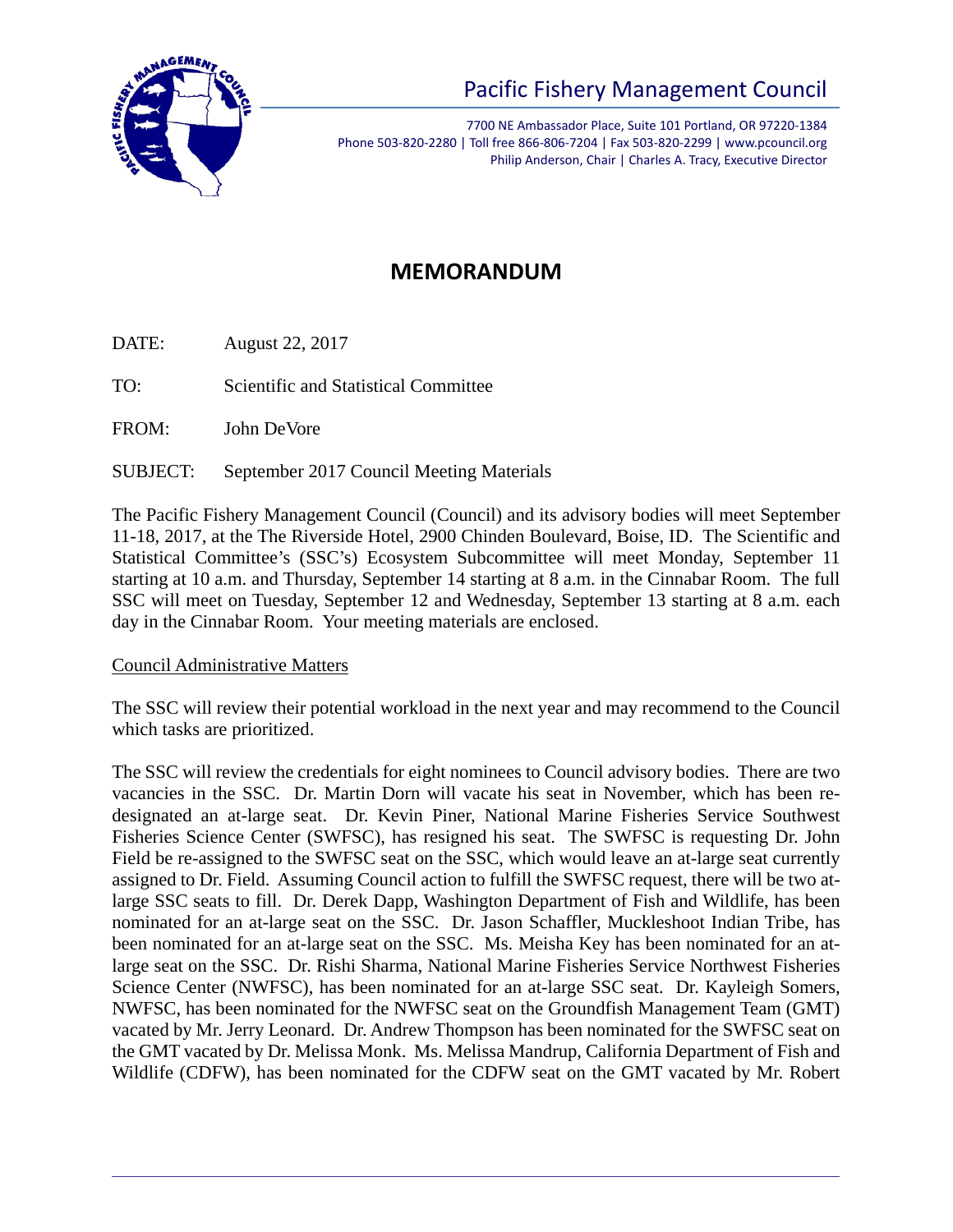Leos. Mr. Alex Letvin, CDFW, has been nominated for the CDFW seat on the Salmon Technical Team vacated by Mr. Brett Kormos.

#### Coastal Pelagic Species (CPS) Management

The SSC will review a draft Terms of Reference for the 2018 Acoustic Trawl Survey Methodology Review and should provide comments and recommended edits for Council adoption.

#### Salmon Management

The SSC will recommend candidate items for an October methodology review by the SSC's Salmon Subcommittee and the Salmon Technical Team.

The SSC will review new analyses in a Management Strategy Evaluation of Sacramento River Winter Chinook control rule alternatives and consider endorsing these analyses as best scientific information available for management decision-making.

#### Groundfish Management

The SSC will review and prioritize candidate groundfish management science improvements to inform future analyses. The SSC will recommend their prioritized list of these science activities to the Council.

The SSC will review and recommend candidate groundfish methodology proposals to inform future stock assessments. The SSC will recommend assessment methodologies warranting a formal methodology review to be conducted next year to the Council.

The SSC will review new full assessments for lingcod, Pacific ocean perch, yelloweye rockfish, yellowtail rockfish, blue and deacon rockfishes, and California scorpionfish, and will consider endorsing these assessments to inform groundfish management decision-making as best available science. This review is the final step in the SSC review process for these items that was initiated in an August 28 webinar of the SSC.

The SSC will finalize their review of proposed overfishing limits (OFLs), stock categories, and sigma values (i.e., estimated or proxy biomass variances) for each stock or stock category to inform 2019 and 2020 management decisions. This review includes catch-only updates of 2015 assessments for canary and chilipepper rockfish, as well as new analyses informing sigmas. This review is the final step in the SSC review process for these items that was initiated in an August 28 meeting of the SSC and an August 29 meeting of the SSC's Groundfish Subcommittee. The SSC will recommend OFLs, stock categories, and sigma values to the Council for management decision-making.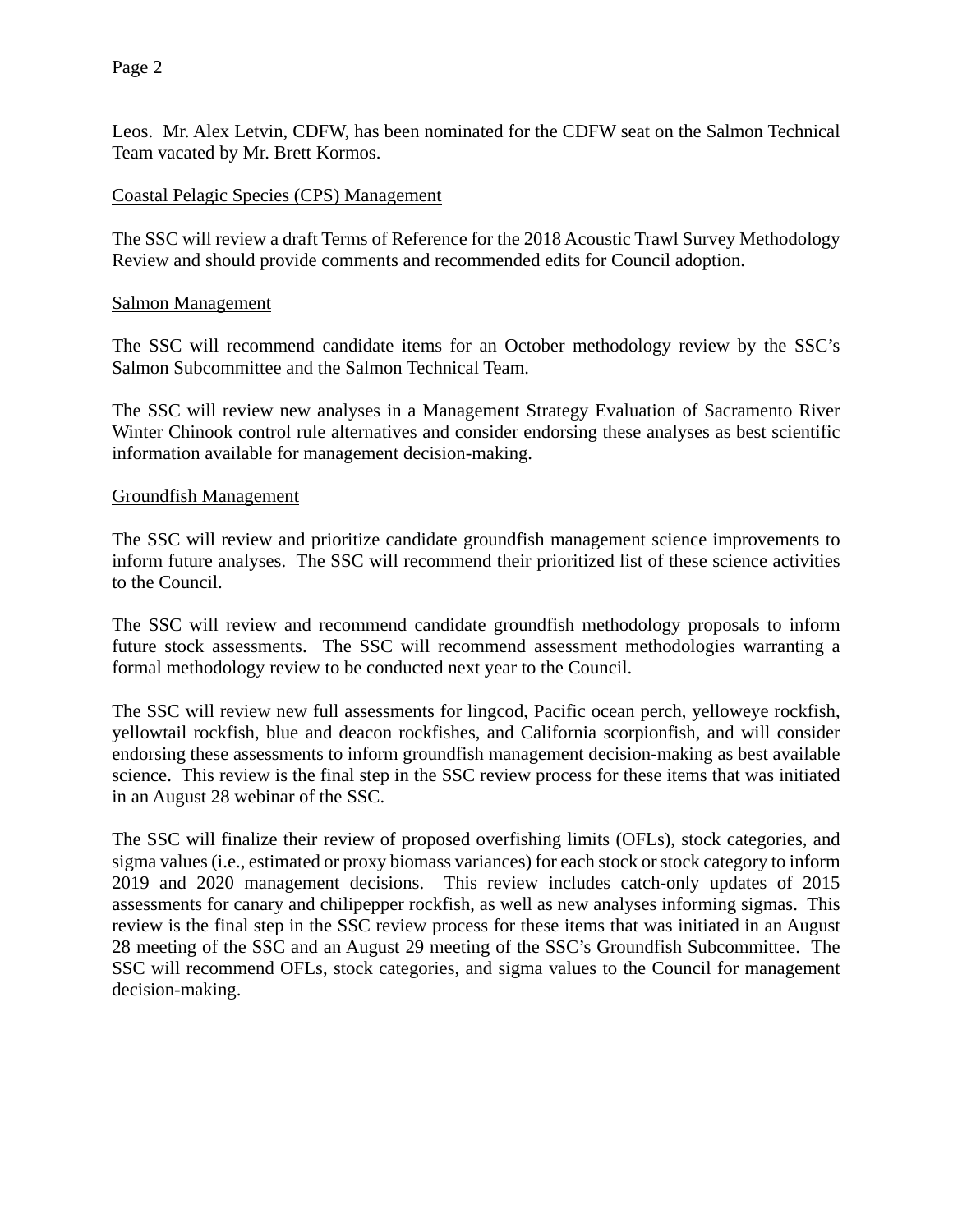#### Ecosystem-Based Management

The SSC Ecosystem Subcommittee will meet on September 11 to review a Climate Vulnerability Assessment Report. The subcommittee's recommendations will be communicated to the SSC to inform their discussion and recommendations to the Council.

The SSC Ecosystem Subcommittee will meet on September 11 to review and discuss scientific aspects of two candidate Fishery Ecosystem Plan initiatives proposed by the Ecosystem Workgroup. The subcommittee's findings on these initiatives will be communicated to the SSC to inform their discussion and possible recommendations to the Council.

Thank you all for your dedication to West Coast fishery management and the Council process. See you soon.

#### JDD:kma

Enclosures include:

#### Council and SSC Administrative Matters

- 1. Agenda Item A.5 Council Meeting Agenda
- 2. Agenda Item H.4 Membership Appointments and Council Operating Procedures
- 3. Agenda Item H.5 Future Council Meeting Agenda and Workload Planning

#### Coastal Pelagic Species Management

4. Agenda Item C.1 – Acoustic Trawl Survey Methodology Review Terms of Reference

#### Groundfish Management

- 5. Agenda Item E.2 Off-Year Science Improvements
- 6. Agenda Item E.3 Stock Assessment Methodology Review Topic Selection
- 7. Agenda Item E.8 Adopt Final Stock Assessments
- 8. Agenda Item E.9 Initial Harvest Specifications and Management Measure Actions for 2019-2020 Management

#### Salmon Management

- 9. Agenda Item F.1 Methodology Review Final Topic Selection
- 10. Agenda Item F.2 Sacramento River Winter Chinook Control Rule, Preliminary Recommendations

#### Ecosystem-Based Management

- 11. Agenda Item I.1 Climate Vulnerability Assessment Report
- 12. Agenda Item I.2 Fishery Ecosystem Plan Initiatives: Scoping and Selection